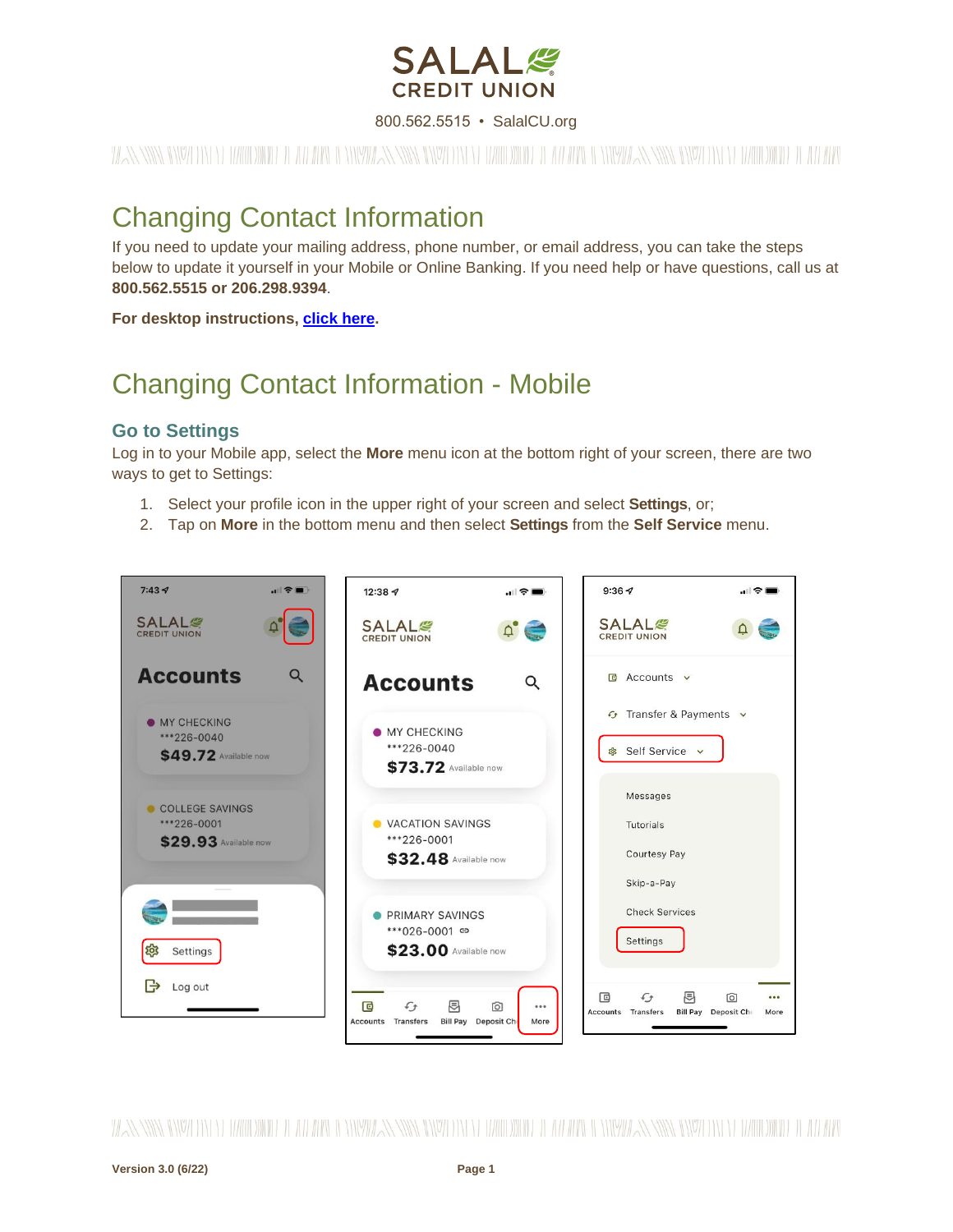## WANNING CHARLEN DIE HELLEN DER HELLEN IN HINDELANDEN GINZU DIE HELLEN DIE HELLEN IN HINDELANDING GINZU DIE HELLEN DIE HELLEN **Changing Contact Information**

## **Select the "Contact" Tab**

In the Settings screen, select the **Contact** tab. This will take you to the current information that Salal has on file for addresses, phone numbers, and email addresses. To edit your information, select the arrows tothe right of the information you want to edit or update.

| 10:05 $\mathcal{D}$                                                                                  | 全■                           | 7:564                                                                                    | 레오■∑          | $7:57 - 7$                                             | , il 守■                                         |
|------------------------------------------------------------------------------------------------------|------------------------------|------------------------------------------------------------------------------------------|---------------|--------------------------------------------------------|-------------------------------------------------|
| <b>SALAL<sup>®</sup></b><br><b>CREDIT UNION</b>                                                      | $\equiv$                     | ≺<br>Contact                                                                             |               | $\langle$                                              | <b>Edit Address</b>                             |
| <b>Settings</b>                                                                                      |                              | ADDRESS                                                                                  |               | COUNTRY<br>US                                          |                                                 |
| Accounts                                                                                             | ゝ                            | MAILING<br>PO BOX   , MONROE, WA 98175-<br>0029                                          |               | <b>ADDRESS</b><br>PO BOX 75029                         |                                                 |
| Alerts                                                                                               | ゝ                            | HOME<br>9706 4TH AVE, SUITE 400, SEATTLE,                                                | ⋋             | ADDRESS LINE 2 (OPTIONAL)<br>Address or intersection   |                                                 |
| Contact                                                                                              |                              | WA 98115<br>PHONE NUMBERS                                                                |               | <b>CITY</b><br><b>MONROE</b>                           |                                                 |
| Face ID                                                                                              | ゝ                            | HOME                                                                                     |               | <b>STATE</b><br><b>WA</b>                              |                                                 |
| Profile                                                                                              | $\left\langle \right\rangle$ | PREFERRED                                                                                | ゝ             | ZIP                                                    |                                                 |
| Security                                                                                             | $\mathcal{P}$                | MOBILE                                                                                   | $\mathcal{P}$ | 98175-0029                                             | Save Address                                    |
| Snapshot                                                                                             | ゝ                            | <b>WORK</b>                                                                              | $\mathcal{P}$ |                                                        |                                                 |
| 囘<br>$\Box$<br>$\mathcal{L}_{\mathcal{F}}$<br>向<br>Accounts Transfers<br><b>Bill Pay</b> Deposit Che | <br>More                     | <b>EMAIL</b>                                                                             |               | 同<br>$\mathcal{L}_{\mathcal{F}}$<br>Accounts Transfers | 囘<br>向<br>0.0.0<br>Bill Pay Deposit Che<br>More |
|                                                                                                      |                              | 囘<br>同<br>$\mathcal{L}_{\mathcal{F}}$<br>ा<br>Accounts Transfers<br>Bill Pay Deposit Che | <br>More      |                                                        |                                                 |
|                                                                                                      |                              |                                                                                          |               |                                                        |                                                 |

WANNING INVERTING EUROPEEN LEE ALLEEN INVERSING INVERTING TERRITORIAL LEE ALLEEN INVERSING INVERTING TERRITORIAL LEE ALLEEN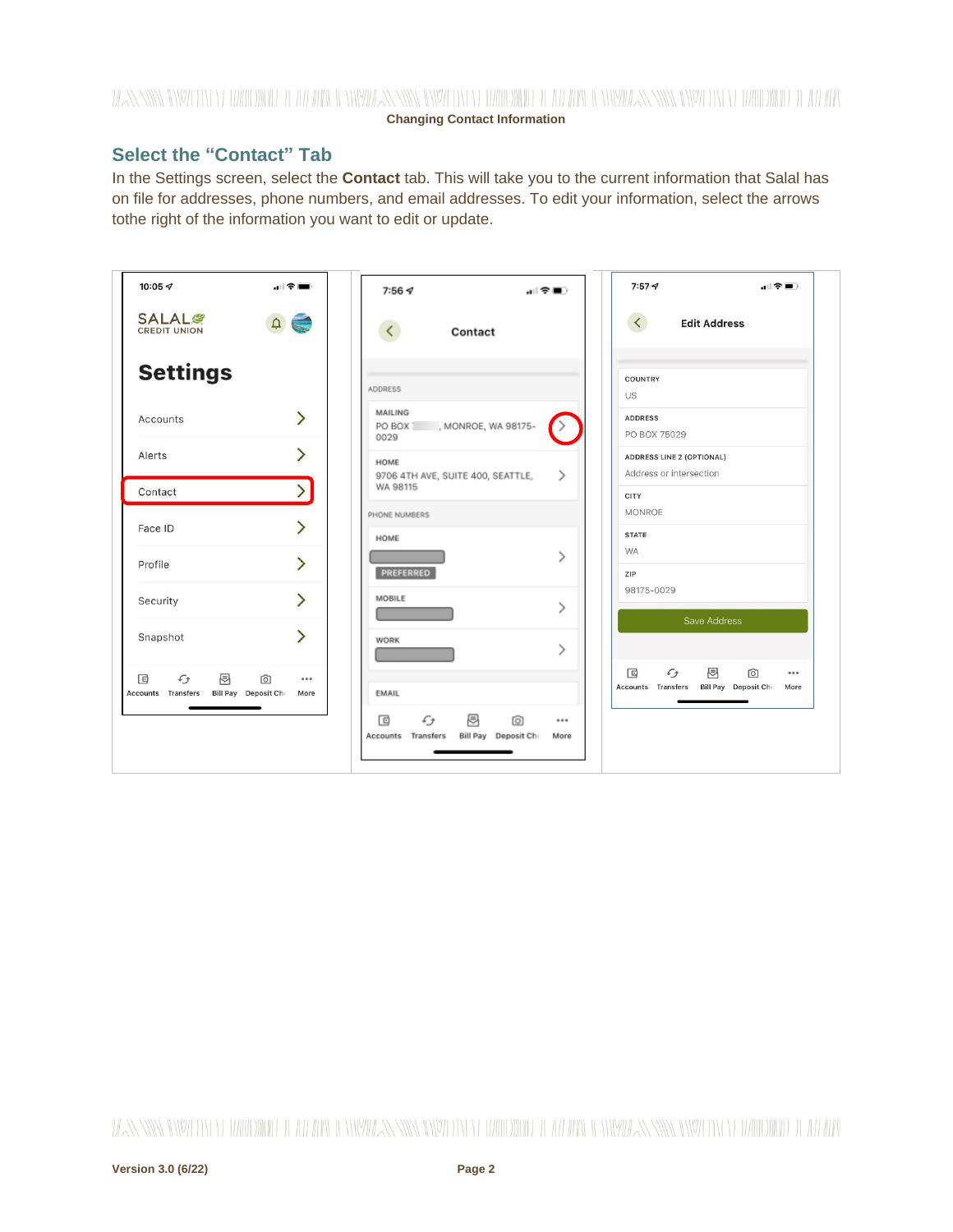## **Save and Verify Your Information**

Once you are done editing, select the green **Save** button.

You will then be prompted for verification. Choose the method you want to use to verify and select **Send Code**.



**NOTE:** For more information on multi-factor authentication, please see our "Multi-Factor Authentication Options" tutorial at **SalalCU.org/Member-Support**.

WANNING INVERSION OF HALLOWIDE IL AN APOLI ONIVATAN INVERSION OF HALLOWIDE IL AN ARCHEOLOGICAN SING INVERSION ON DE ANNO WIDE IL AN ARC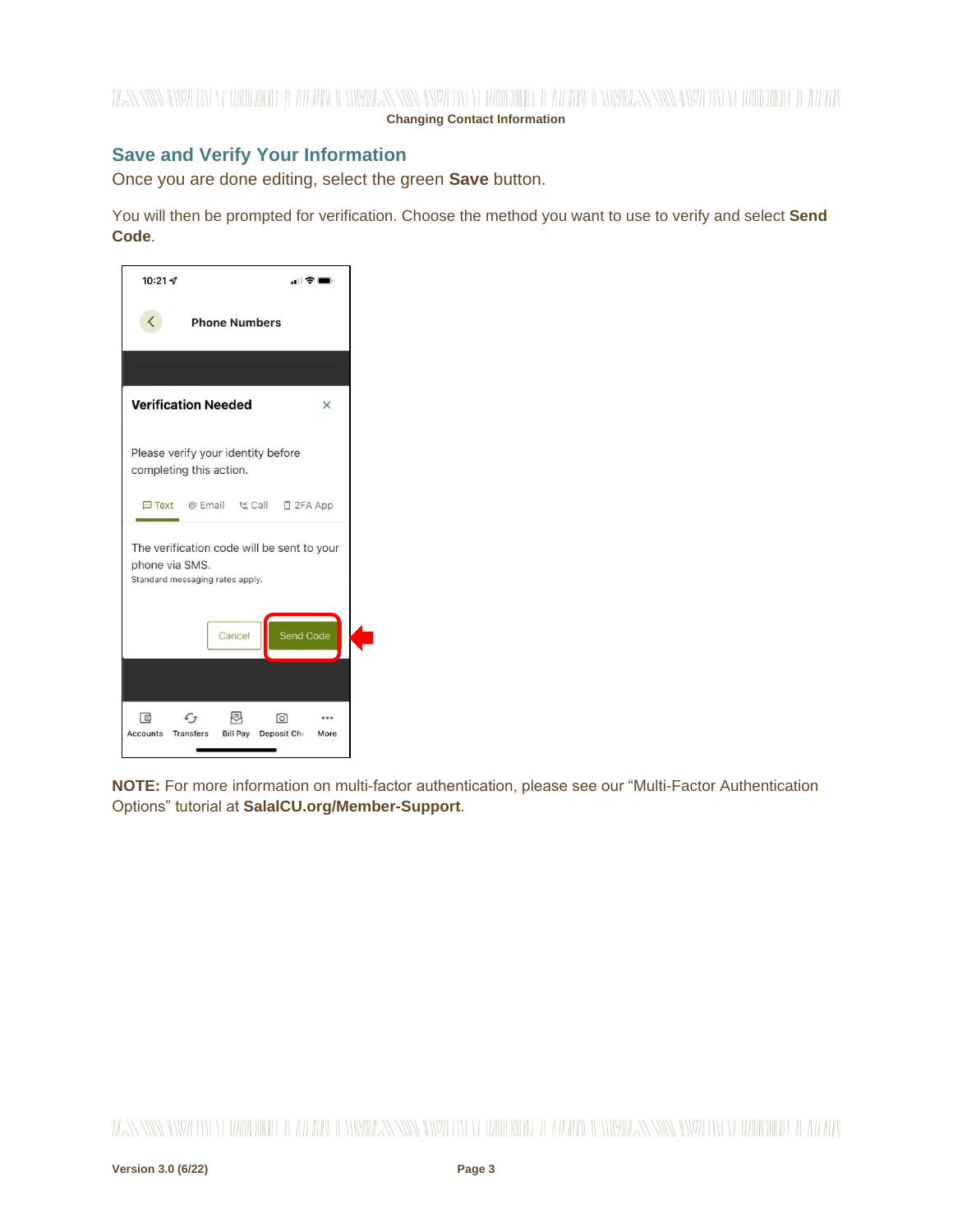## WANNING DIVOLENT EL HARDDINIEL IL ATEAPEN TENNIMAN NIVEL ENTELLE HARDDINIEL IL ATEAPEN IL ENNIMAN NIVELENTE ELEMENTODIGIEL IL ATEAPEN **Changing Contact Information**

From: Salal Credit Union <noreply@salalcu.org> Date: May 20, 2020 at 2:43:46 PM PDT  $To: \blacksquare$ 

Subject: Salal Credit Union One Time Password Reply-To: "Salal Credit Union" <noreply@salalcu.org>

Verification Code: 393806

**Expiration Date:** 5/20/2020 2:58:23 PM Pacific Standard Time

For your security, Salal Credit Union sends a notification whenever a change is made to your online banking profile. A change was made to your phone number in online banking. If you did not authorize this change, please contact Salal Credit Union immediately.

Verification code email. Mobile notification that your info has been changed.

## **Need Help? Give Us a Call**

If you have questions or need further assistence, feel free to call our Virtual Branch at **800.562.5515** or **206.298.9394**.

WANNING INVERSION OF HALLOWIDE IL AN APOLI ONIVATAN INVERSION OF HALLOWIDE IL AN ARCHEOLOGICAN SING INVERSION ON DE ANNO WIDE IL AN ARC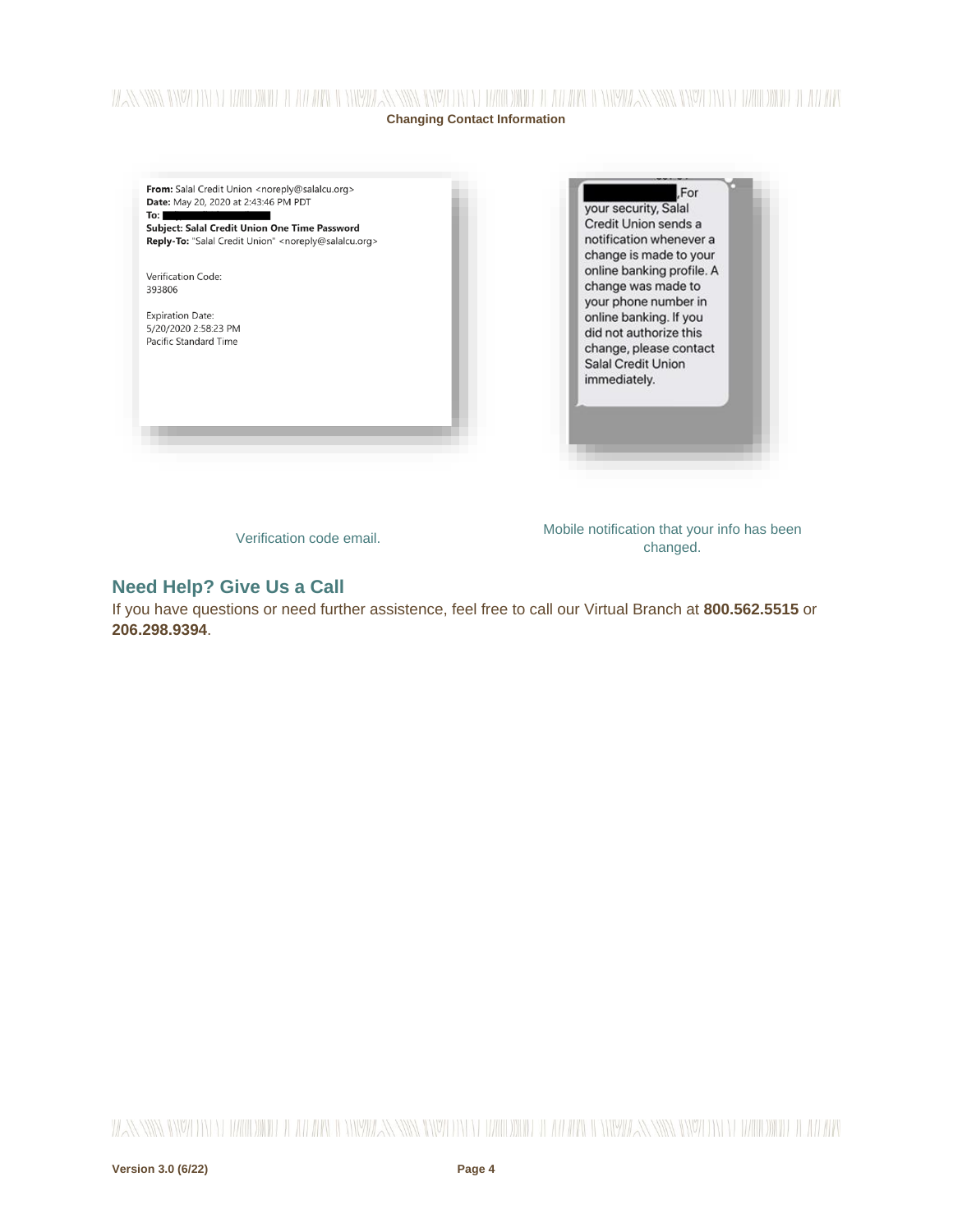**Changing Contact Information**

# <span id="page-4-0"></span>Changing Contact Information – Desktop

If you need to update your mailing address, phone number, or email address, you can take the steps below to update it yourself within Online Banking. If you need help or have questions, call us at **800.562.5515 or 206.298.9394**.

## **Go to Settings**

Once you are logged in to your Online Banking account, you can access Settings in two different ways.

Go to **Self Service** in the top navigation and then click on **Settings**.

| <b>SALAL</b> &<br><b>CREDIT UNION</b>                                    |                                                    | $\ddotmark$<br><b>DP</b> |
|--------------------------------------------------------------------------|----------------------------------------------------|--------------------------|
| <b>Transfer &amp; Payments</b><br><b>Dashboard</b><br>Accounts           | <b>Self Service</b><br><b>Financial Planning</b>   |                          |
| <b>Send and Receive</b><br>Money with Zelle®.<br>Enroll today and send n | <b>Self Service</b><br>Do it yourself or get help. | $\odot$                  |
|                                                                          | <b>Check Services</b><br><b>Messages</b>           |                          |
|                                                                          | <b>Tutorials</b><br>Locations                      |                          |
| Dashboard                                                                | <b>Courtesy Pay</b><br>Settings                    | <sub>(?)</sub> Help      |
|                                                                          | Skip-a-Pay                                         |                          |
|                                                                          |                                                    |                          |

Another option is to click on the **down caret icon** next to your name in the upper right corner of the screen. Select **Settings** from the drop-down menu.

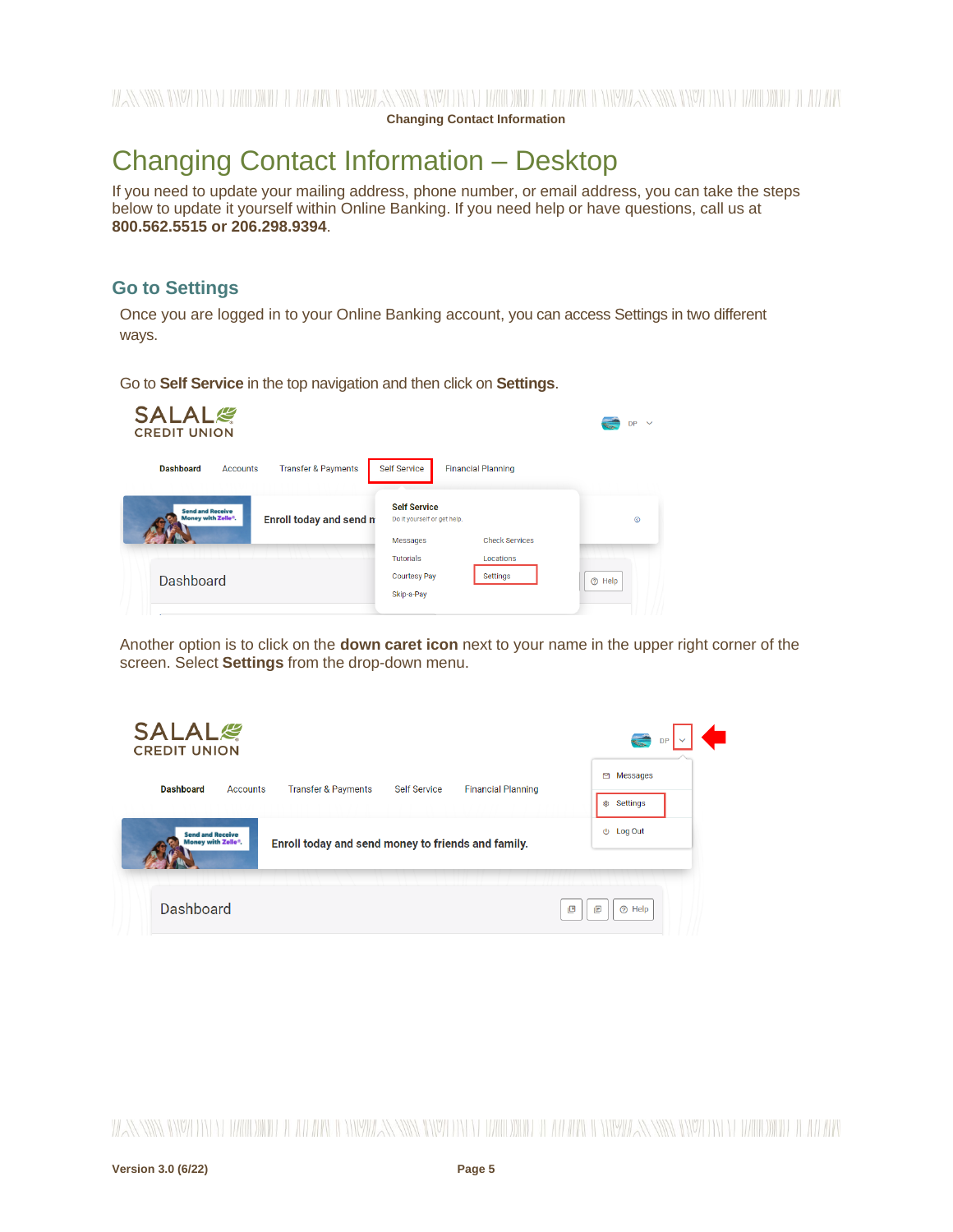## WANNING CHARLEN DIE HELLEN DER HELLEN IN HINDELANDEN GINZU DIE HELLEN DIE HELLEN IN HINDELANDING GINZU DIE HELLEN DIE HELLEN **Changing Contact Information**

# **Click on the "Contact" Tab**

Once in Settings, select the **Contact** tab. This will take you to the current information that Salal has on file for you, including mailing addresses, phone numbers, and email addresses. Edit your information by clicking on the **pencil icon** to the right of each lineof contact information.

| Dashboard<br>Accounts                                                | <b>Transfers &amp; Payments</b><br><b>Self Service</b> | <b>Financial Planning</b>                    |                          |
|----------------------------------------------------------------------|--------------------------------------------------------|----------------------------------------------|--------------------------|
| <b>Settings</b><br>Profile<br><b>Contact</b><br>Security<br>Accounts | Applications                                           | 画<br>凹                                       | <b><sup>⑦</sup></b> Help |
| Addresses                                                            |                                                        |                                              |                          |
| <b>Settings</b><br>Profile<br>Security<br>Contact                    | Applications<br>Accounts                               |                                              | 凹<br>回<br>$@$ Help       |
| Addresses                                                            |                                                        |                                              |                          |
| <b>MAILING</b>                                                       |                                                        | PO BOX 75029, MONROE WA 98175-0029 US        |                          |
| <b>HOME</b>                                                          |                                                        | 9706 4TH AVE, SUITE 400, SEATTLE WA 98115 US |                          |
| <b>Phone Numbers</b>                                                 |                                                        |                                              |                          |

WANNING INVERTING EUROPEEN LEE ALLEEN INVERSING INVERTING TERRITORIAL LEE ALLEEN INVERSING INVERTING TERRITORIAL LEE ALLEEN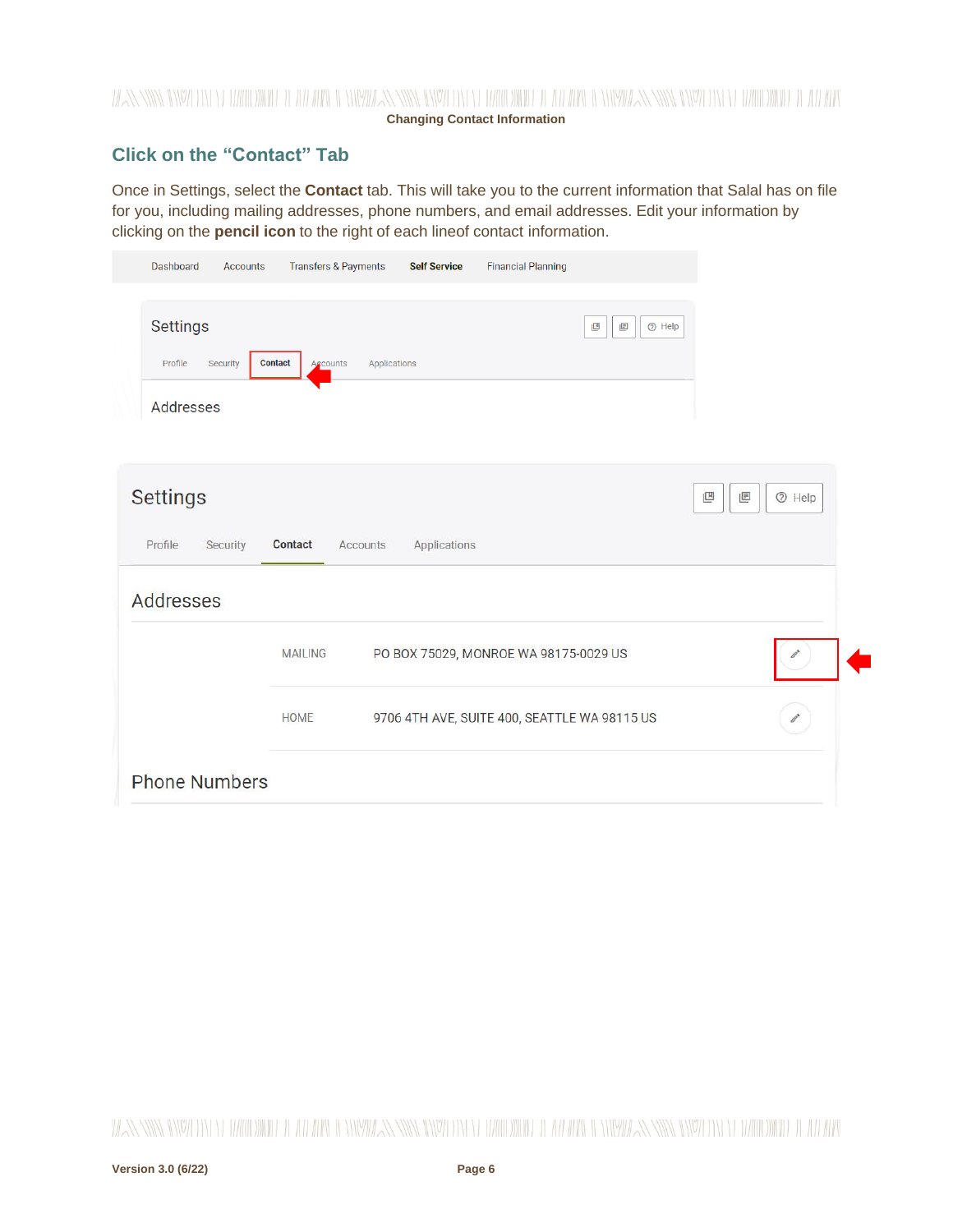WANNING CHARLEN DI WATER WELL AND THE CHARLEN SENIOR CHARLEN WITH A WATER OF THE WARDER WITH NEW YORK CHARLEN WITH A WARD OF THE WITH

**Changing Contact Information**

# Save and Verify Your Information

Once you are done editing your info, select the green **Save** button.

| <b>Settings</b>                                                   | 凹<br>画<br><b><sup>⑦</sup></b> Help |
|-------------------------------------------------------------------|------------------------------------|
| <b>Contact</b><br>Profile<br>Security<br>Applications<br>Accounts |                                    |
| <b>Addresses</b>                                                  |                                    |
| <b>MAILING</b><br>Country<br><b>UNITED STATES</b>                 | $\checkmark$                       |
| <b>Address Line 1</b><br>PO BOX 75029                             |                                    |
| <b>Address Line 2 (Optional)</b>                                  |                                    |
| Address Line 2<br>City                                            |                                    |
| <b>MONROE</b><br><b>State</b>                                     |                                    |
| <b>Zip</b><br>Washington<br>98175-0029<br>$\checkmark$            |                                    |
| <b>Save</b><br>Cancel                                             |                                    |

WANNING INVERTING EUROPEEN LEE ALLEEN INVERSING INVERTING TERRITORIAL LEE ALLEEN INVERSING INVERTING TERRITORIAL LEE ALLEEN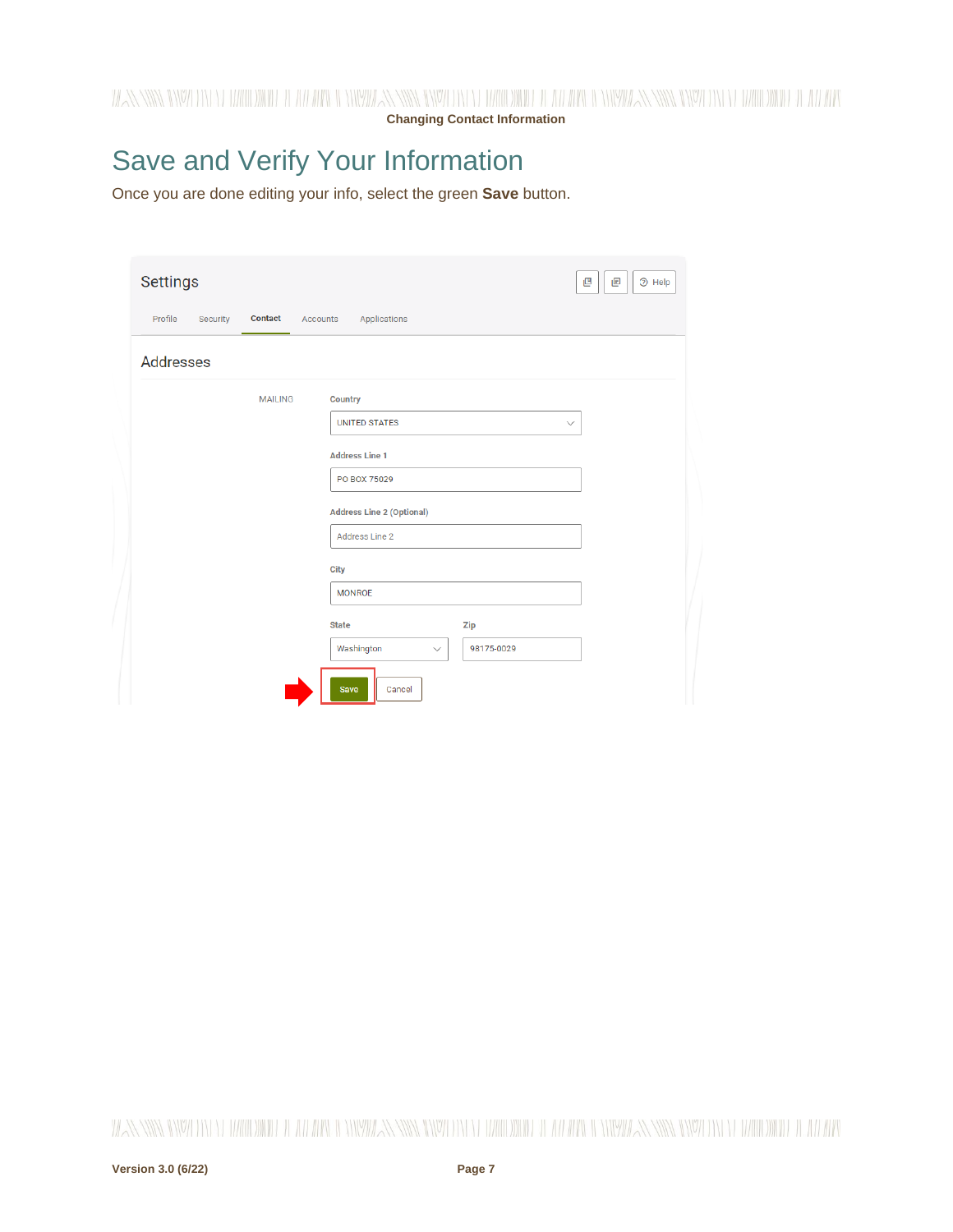### WANNING DIVOLENT EL HARDDINIEL IL ATEAPEN TENNIMAN NIVEL ENTELLE HARDDINIEL IL ATEAPEN IL ENNIMAN NIVELENTE ELEMENTODIGIEL IL ATEAPEN **Changing Contact Information**

You will then be prompted for verification. Choose the method you want to use to verify and select **Send Code**.

| <b>Verification Needed</b>                                                                   |                 |         |         |           | ×         |
|----------------------------------------------------------------------------------------------|-----------------|---------|---------|-----------|-----------|
| Please verify your identity before completing this action.                                   |                 |         |         |           |           |
|                                                                                              | Text<br>$+ + +$ | @ Email | ९≚ Call | D 2FA App |           |
| The verification code will be sent to your phone via SMS.<br>Standard messaging rates apply. |                 |         |         |           |           |
|                                                                                              |                 |         |         | Cancel    | Send Code |

**Note:** For more information on multi-factor authentication, please see our "Online Banking Multi-Factor Authentication Options" tutorial at **SalalCU.org/Member-Support**.



Verification code email. Mobile notification that your info has been changed.